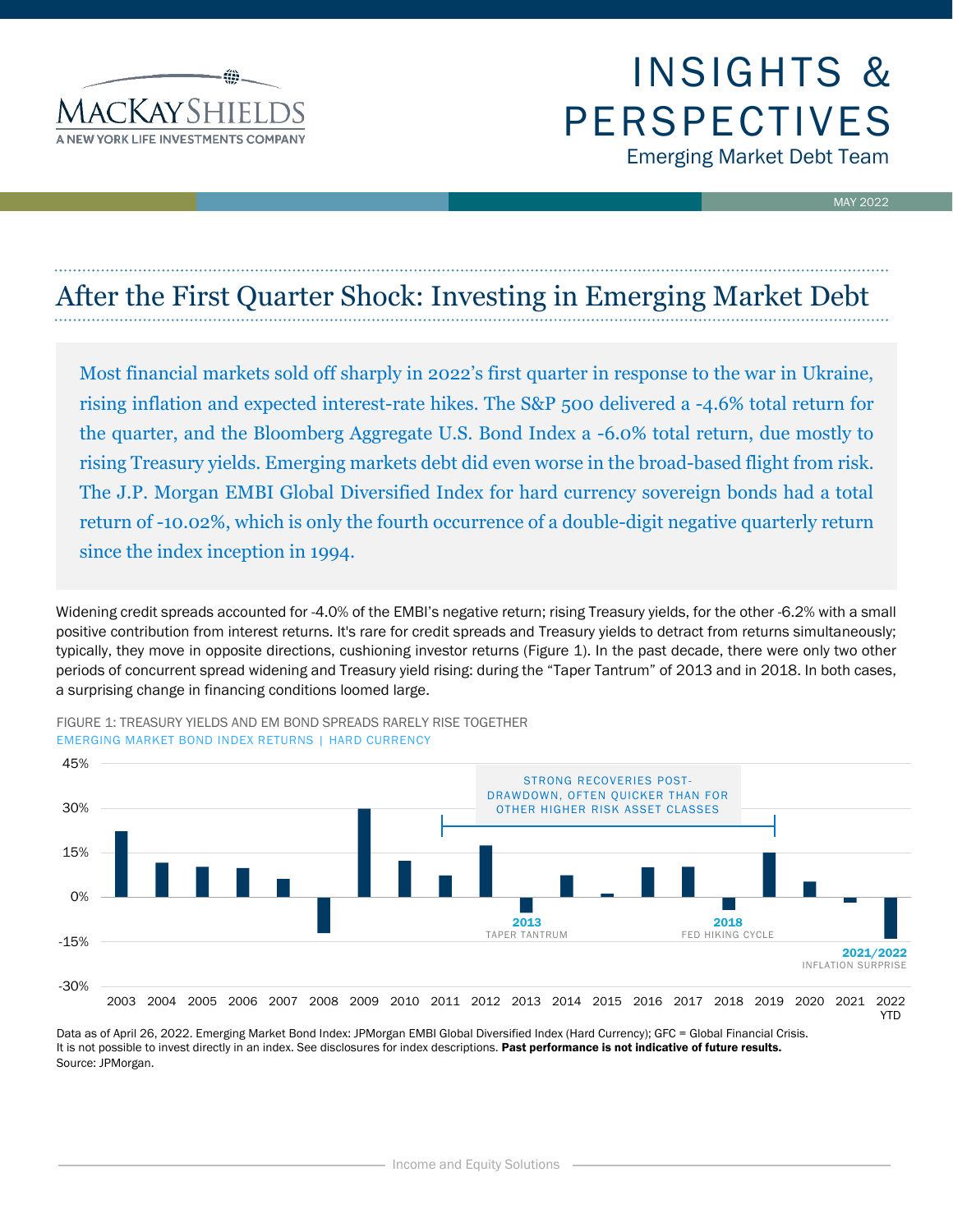

In 2013, the Federal Reserve's surprising decision to taper asset purchases provoked the market "tantrum." In 2018, the Fed's surprising decision to hike the Fed Funds rate from 1.50% to 2.50% caused a sell-off; the market had not responded strongly to rate hikes from 0% to 1.50%.

Similarly, in Q1 2022 the Fed said it would raise rates faster and sooner than the markets had expected. In this case, the Fed was responding to a one-two punch: a broad-based inflation surge (due to pent-up demand and supply-side disruptions) and a commodity price shock related to Russia's invasion of Ukraine. The unexpected tightening of global financial conditions shocked the markets, negating the typically negative correlation between Treasury yields and credit spreads.

## This Too Will Pass

But surprises tend to dissipate, and expectations do adjust. Sharp declines in emerging-market debt indices have typically been short-lived, and often the rebound has been rapid. After

the sharp selloffs in 2013 and 2018, investors were rewarded for staying in the asset class or using market weakness as an entry point (Figure 2). There have also been periods in the last decade when both Treasury yields and credit spreads have declined, delivering exceptionally strong returns—most recently, in 2019 and early 2020. The pandemic rudely interrupted that "Goldilocks period" for Emerging Market Debt investors.

We believe that financial markets are likely to soon deliver the diversified sources of return that are key to asset allocation. While historical returns do not necessarily predict future returns, we maintain that credit spreads and Treasury yields are likely to return to moving in opposite directions, cushioning returns. Research and active management will be crucial to garnering the full potential benefit of a rebound, in our view. Once the initial shock wears off, markets should start to differentiate again among countries, companies and individual bonds, and returns will likely diverge sharply. We maintain that investors would benefit from research to identify the likely winners and losers.

FIGURE 2: EMD INDEX HAS HISTORICALLY BOUNCED BACK QUICKLY AFTER PRIOR DROPS TOTAL RETURN INDEX LEVEL, ALL SERIES REBASED TO 100 ON JANUARY 1, 2008



Through April 26, 2022

EM Hard Currency: J.P. Morgan EMBI Global Diversified Index; 10-Yr Treasury: Bloomberg US Government 10-Year Term Index Total Return; US Investment Grade: ICE BofA US Corporate Index.

It is not possible to invest directly in an index. See disclosures for index descriptions. Past performance is not indicative of future results. Source: JPM, Bloomberg, ICE Data.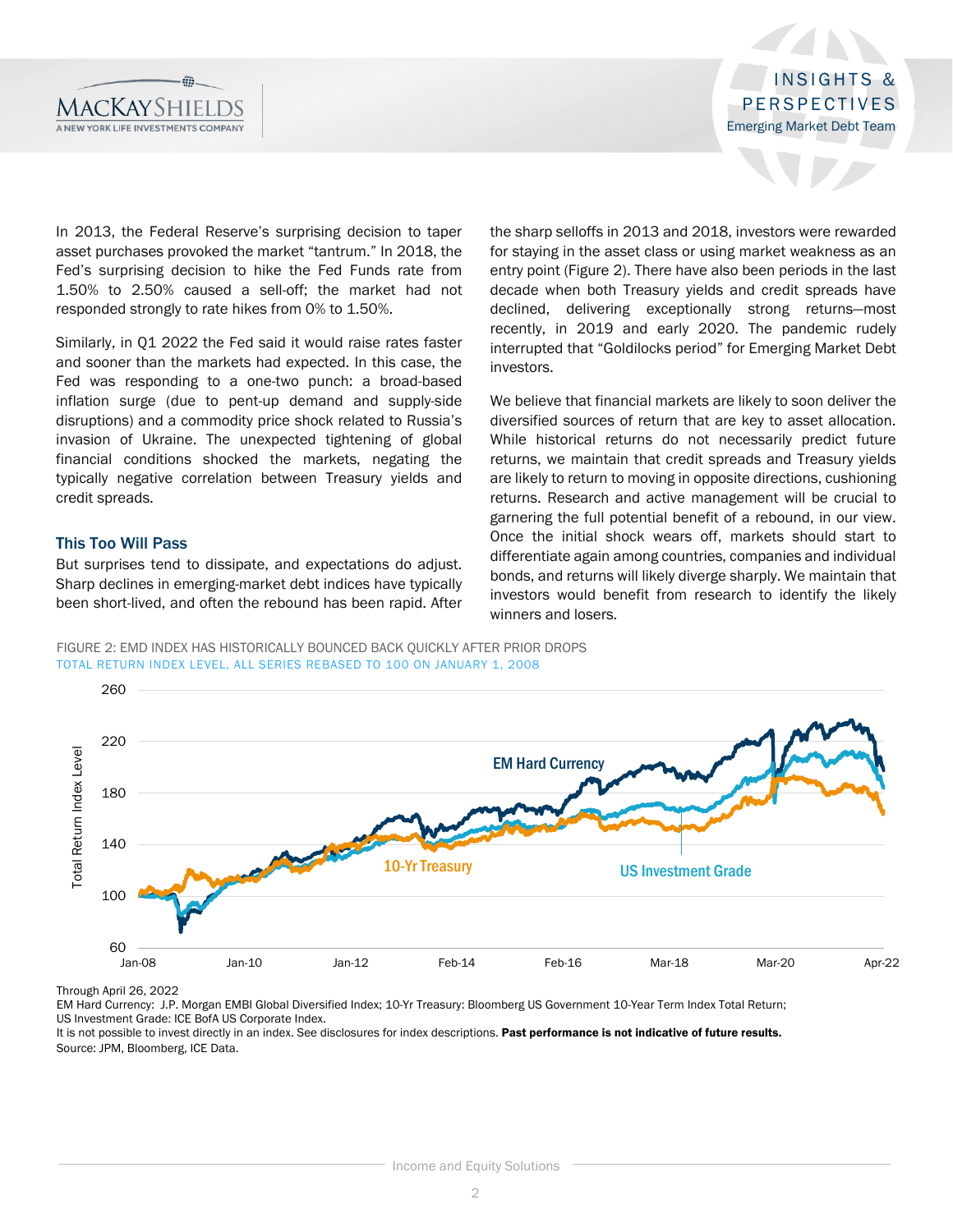

 $\mathcal{A}$ 

N

## Meet the MacKay Shields EMD Team

Diverse team with average 17 years experience brings unique perspectives and skills:

A combination of bond experience across sovereign, local currency, and emerging market corporates

10 unique languages spoken among the team members

Prior to joining MacKay, the team led management of approximately \$4 billion across EMD sovereigns and corporates.



Valentina Chen CO-HEAD &<br>PORTFOLIO MANAGER



Philip Fielding CO-HEAD &<br>PORTFOLIO MANAGER



Henry Stipp PORTFOLIO MANAGER &<br>MACRO ECONOMIST



Gordana Ilic CORPORATE<br>ANALYST



Christopher Garcia Q U A N T I T A T I V E<br>A N A L Y S T